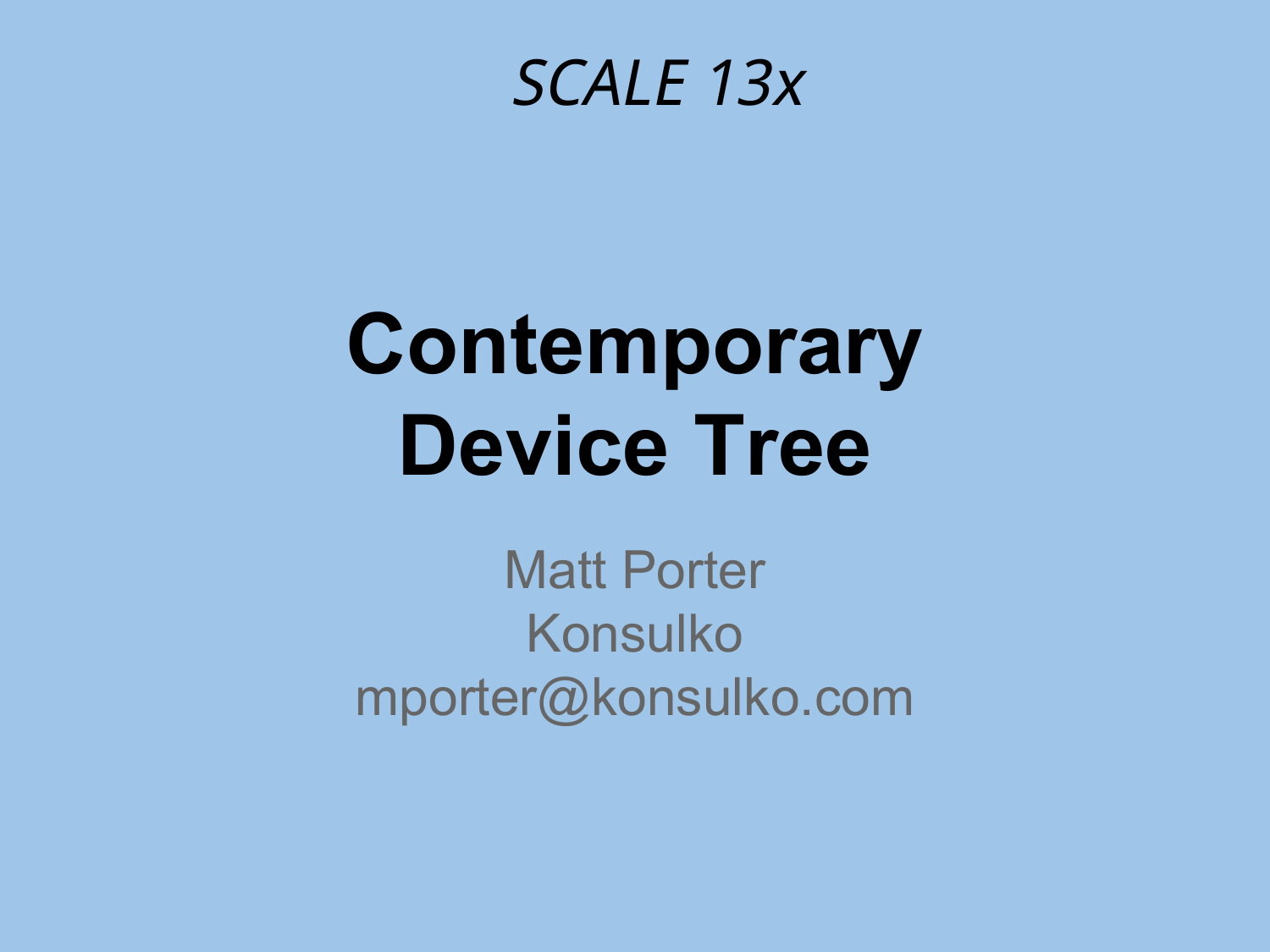### **Overview**

- History of Device Tree (DT)
- Linux kernel use of DT
- Device Tree Basics
- Device Tree Examples
- Modifying Device Trees
- Dynamic Device Tree Overlays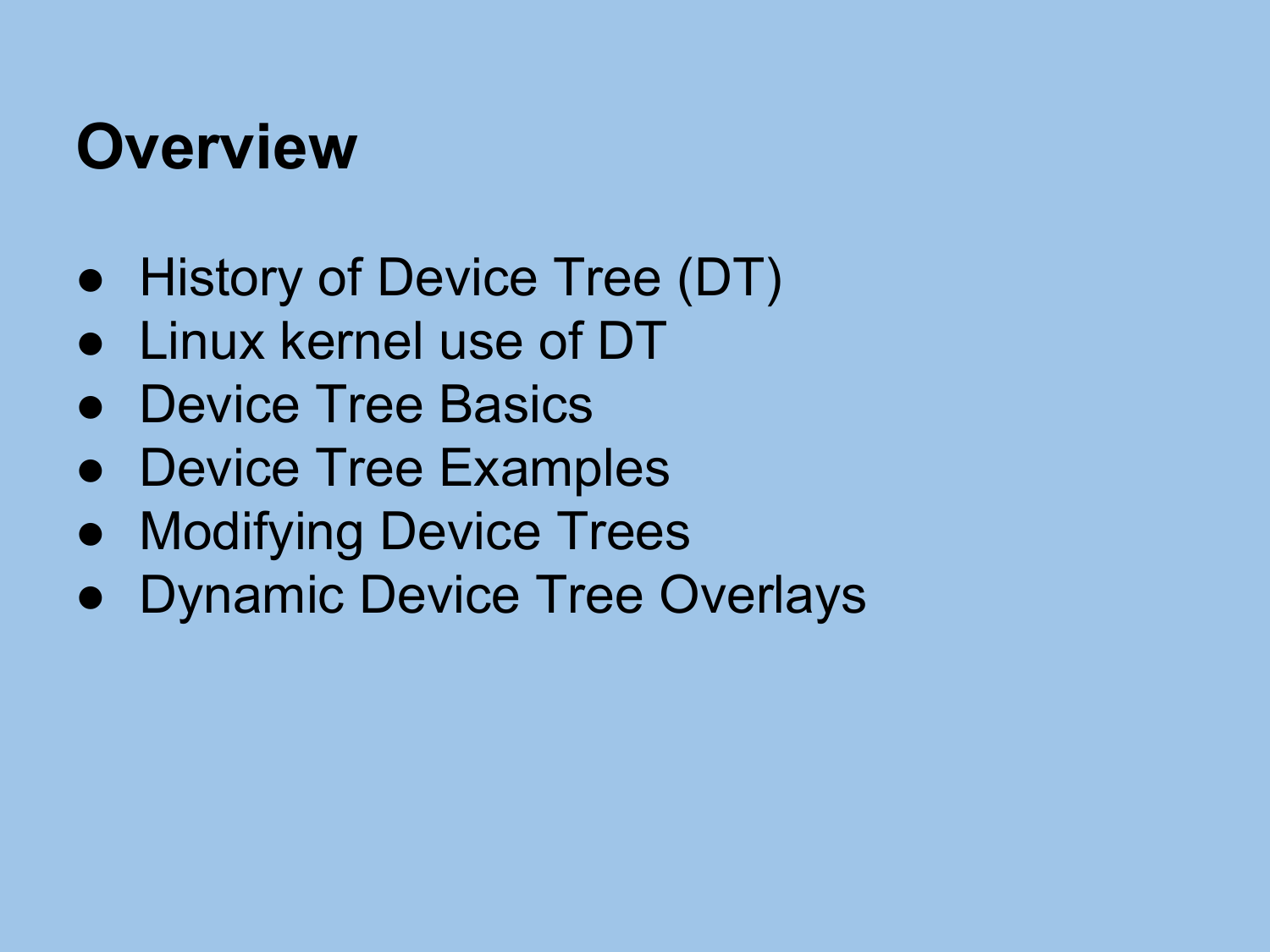# History of Device Tree (DT)

- Sun Microsystems Open Boot / Open Firmware (1988)
	- Used in SPARC systems
	- Uses DT to describe hardware
- IEEE-1275 formalized specification (1994) ○ Documents DT
- Apple adopts Open Firmware on Power Mac 7200 (1995) using DT
- Common Hardware Reference Platform (CHRP) specifies DT (1995)
- ePAPR specifies DT (2008)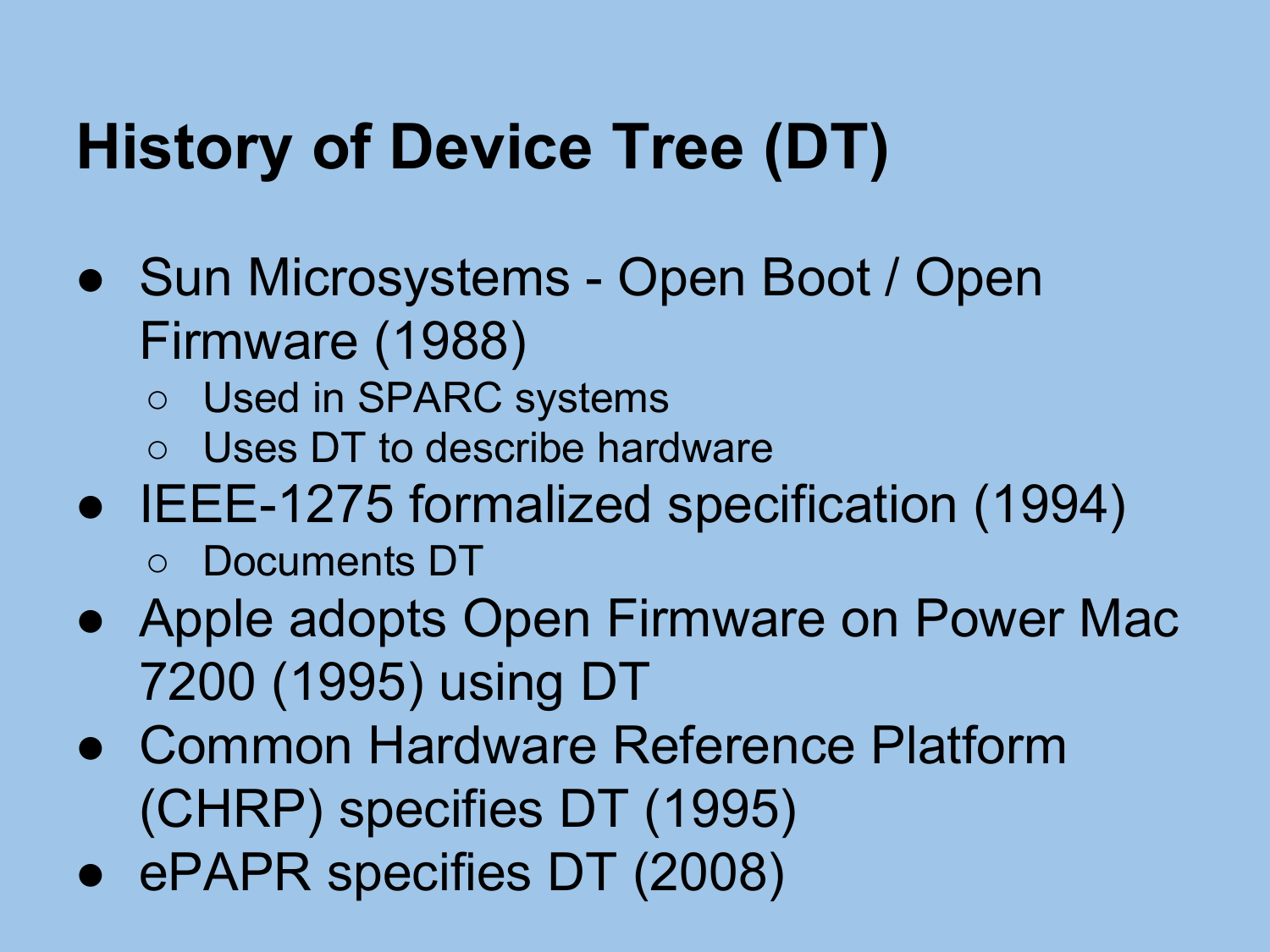### DT in the Linux kernel

#### ● SPARC

- All systems pass DT so it's supported for a long time in the kernel
- PowerPC
	- PowerMacs also drove support of DT in the kernel
	- Major reorg in 2005 merging 32-bit/64-bit required all platforms to use DT
- x86
	- Yes, really. CE4100 Falconfalls uses DT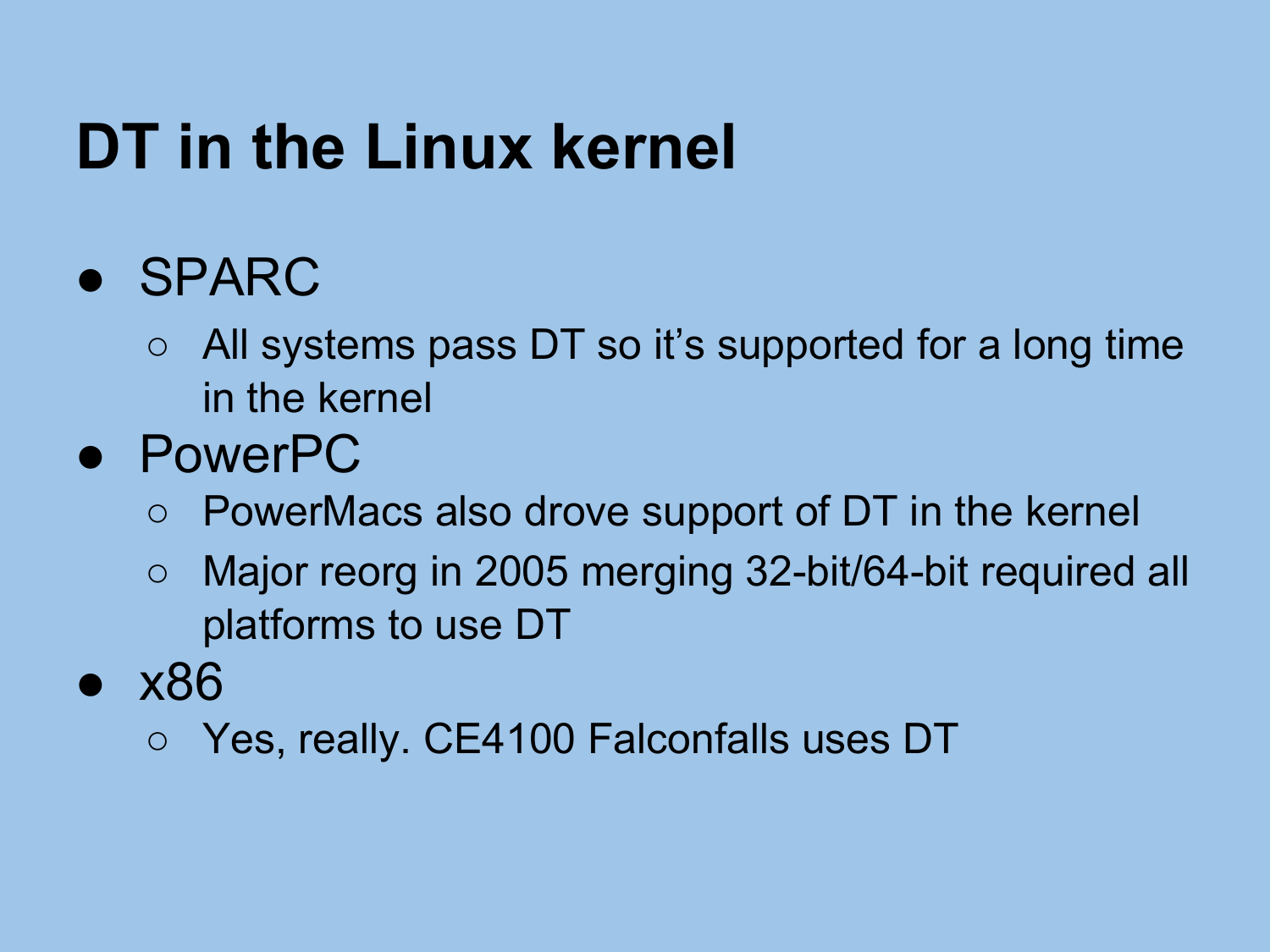# DT in the Linux kernel

- ARM
	- $\circ$  Linus' ultimatum to ARM community (2011)
		- [http://lists.infradead.org/pipermail/linux-arm](http://lists.infradead.org/pipermail/linux-arm-kernel/2011-April/048543.html)[kernel/2011-April/048543.html](http://lists.infradead.org/pipermail/linux-arm-kernel/2011-April/048543.html)
	- All new platforms must use DT to describe hardware
- MIPS
	- Fall out from Linus' ultimatum, Ralf Baechle begins MIPS conversion to DT
		- [http://www.linux-mips.org/archives/linux](http://www.linux-mips.org/archives/linux-mips/2011-06/msg00059.html)[mips/2011-06/msg00059.html](http://www.linux-mips.org/archives/linux-mips/2011-06/msg00059.html)
- Microblaze
	- Using DT in 2008, driven by flexible FPGA I/O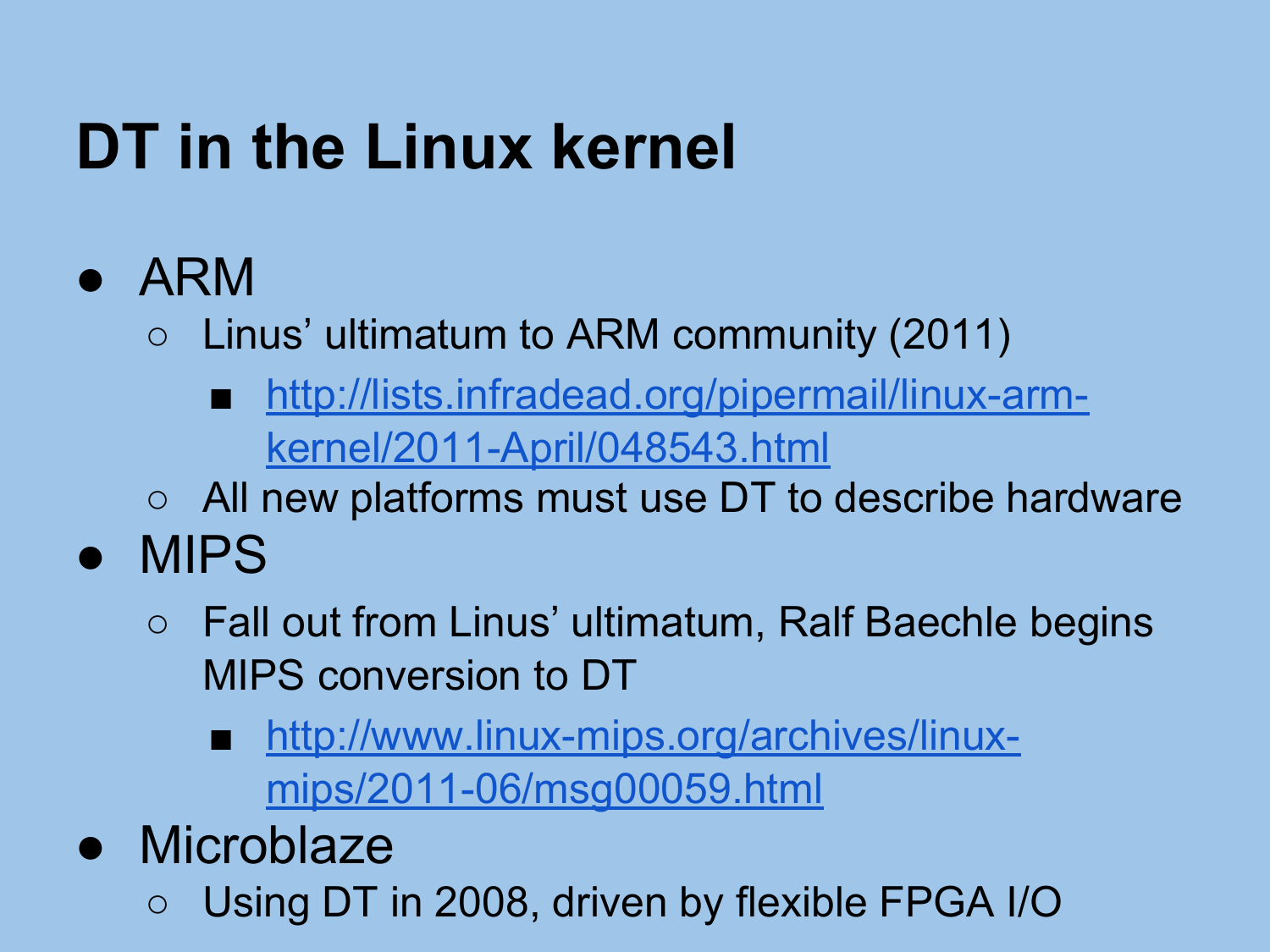# Defining Device Tree

- ePAPR defines DT
	- [https://www.power.org/documentation/epapr](https://www.power.org/documentation/epapr-version-1-1/)[version-1-1/](https://www.power.org/documentation/epapr-version-1-1/)
		- a concept called a device tree to describe system hardware.
		- A device tree is a tree data structure with nodes that decribe the physical devices in a system.
		- [a] device tree describes device information in the system that cannot be dynamically detected by a client.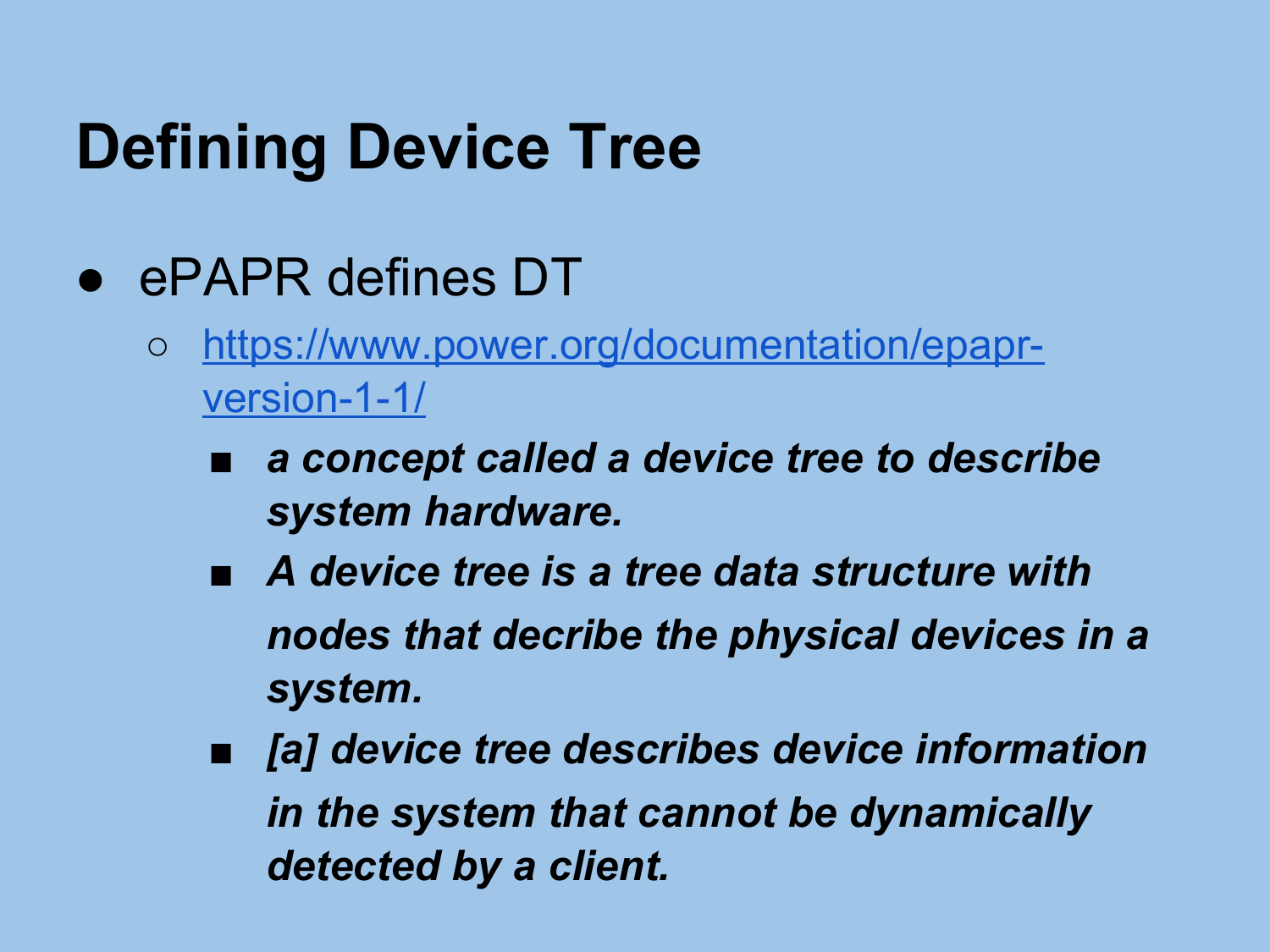#### Device Tree Basics

#### ● Nodes

○ Groupings of properties and child nodes

#### ● Properties

- Key-Value Pairs
	- Text strings "my string"
	- Cells (32-bit) <0xdeadbeef 11 0xf00d>
	- Binary data [0x01 0x02 0x03 0x04]
	- mixed data, concatenate with a comma
		- "my string", <0xdeadbeef>, [0x04], "your string"

#### ● Phandles

○ Reference to another node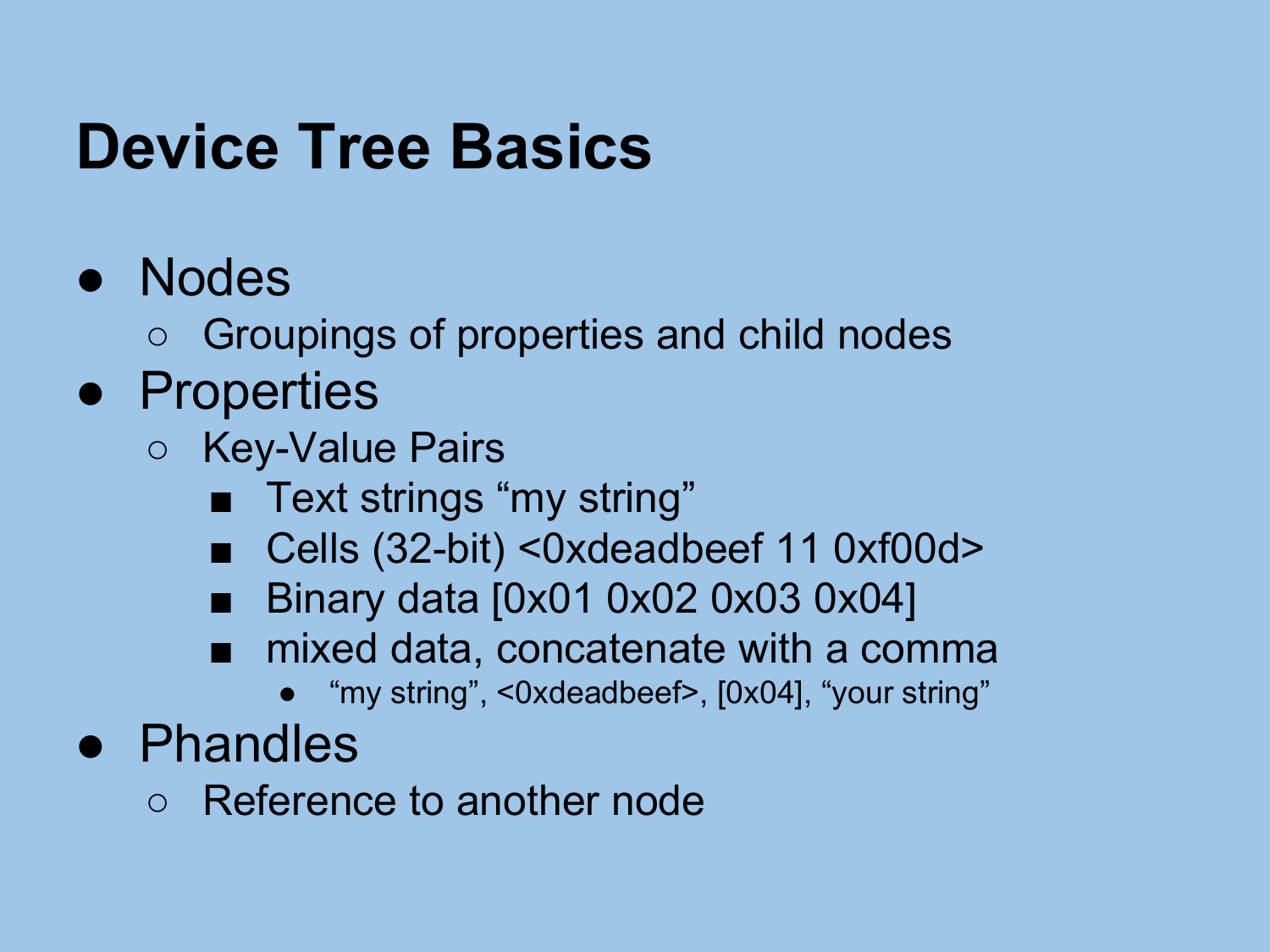### Device Tree Source Format

```
/ {
Node name and unit address
     node1@0 {
         a-string-property = "A string";
         a-string-list-property = "first string", "second string";
        a-byte-data-preoperty = [0x01 0x23 0x34 0x56]; child-node1@0 {
             first-child-property;
 second-child-property = <1>;
Phandle
             third-child-property = <&node2>;
             a-string-property = "Hello, world";
         };
         child-node2@1 {
\frac{1}{2} };
Label node2: node2@1 {
         an-empty-property;
        a-cell-property = <1 2 3 4>; /* each number (cell) is a uint32 */ child-node1 {
         };
     };
};
                                       String, list, and binary 
                                       property values
```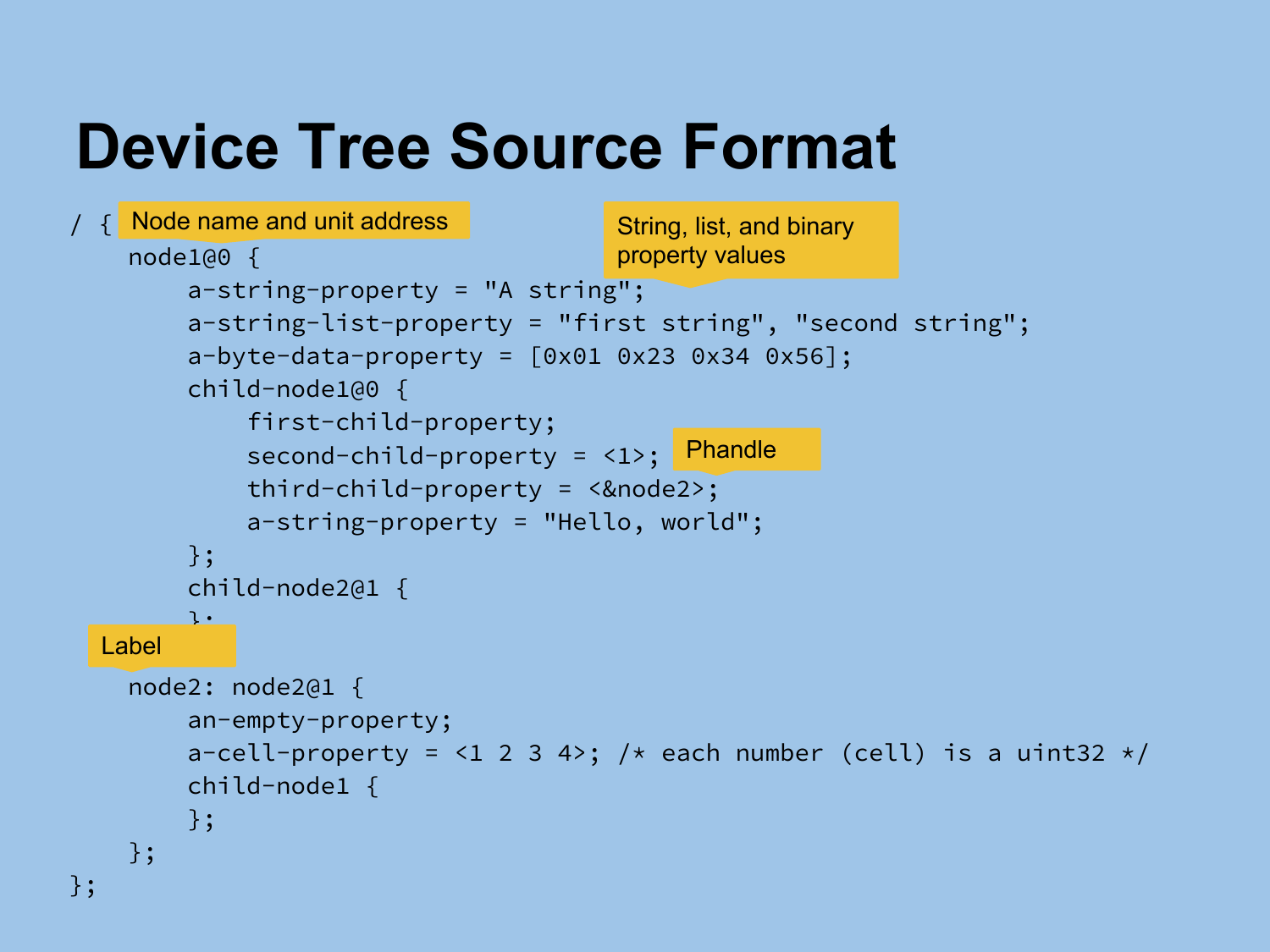## Device Tree Node Example

Unit address is the memory mapped I/O address of this UART

```
uart0: serial@44e09000 {
```
An identifier for this hardware which allows the operating system to match a compatible driver to the peripheral.

```
 compatible = "ti,omap3-uart";
```
Vendor specific properties are prefixed with a vendor ID

```
 ti,hwmods = "uart1";
```
Input clock frequency for this UART

```
 clock-frequency = <48000000>;
```
Base address of length of the memory mapped I/O

```
 reg = <0x44e09000 0x2000>;
```
Interrupt number

interrupts = <72>;

Device is not enabled

```
 status = "disabled";
```
DMA engine properties, phandle to DMA deivice node and channels used

```
 dmas = <&edma 26>, <&edma 27>;
dma-names = "tx", "rx";
```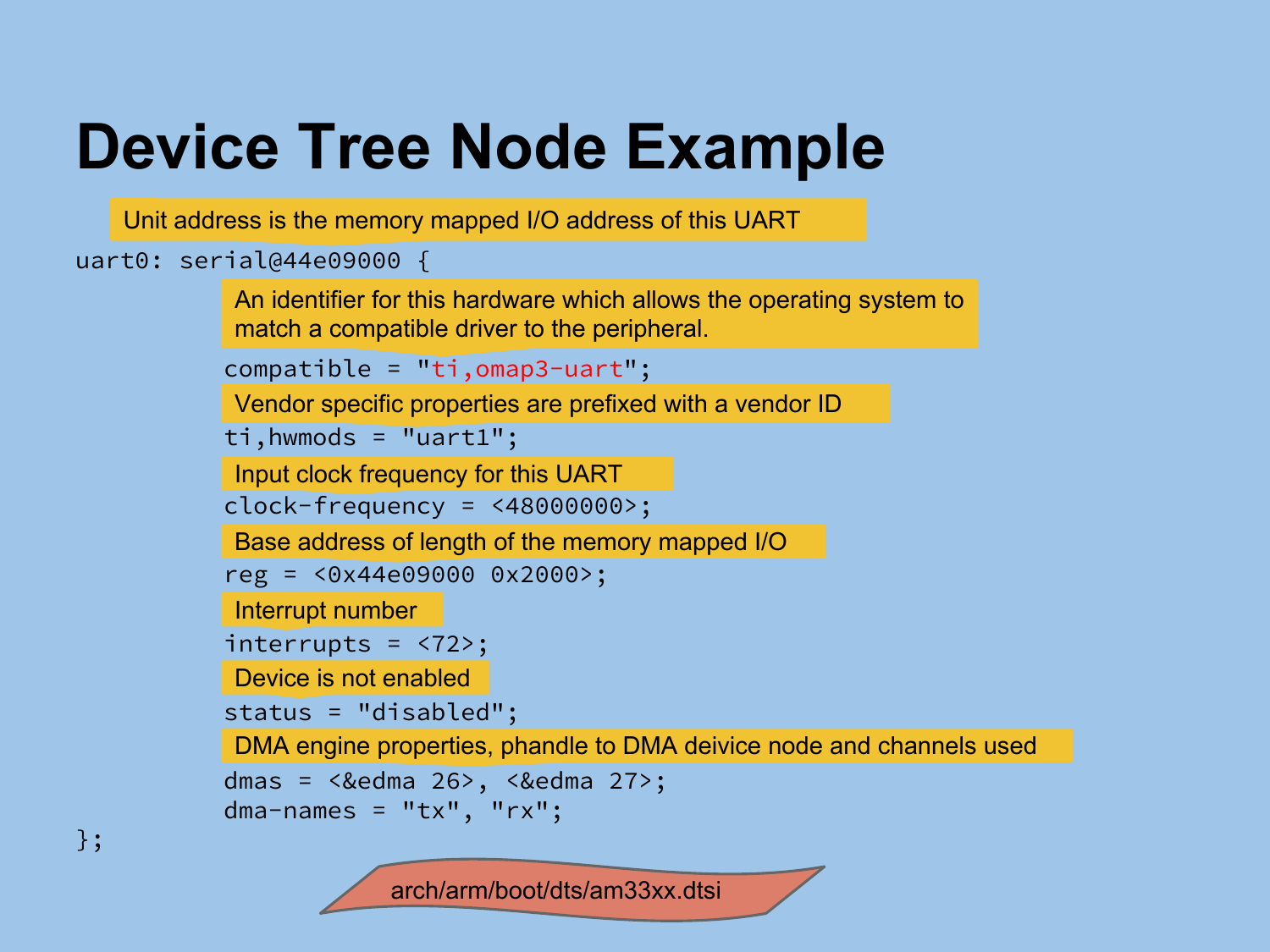### Device Tree Driver Example

Compatible strings this driver matches

```
#if defined(CONFIG_OF)
static const struct of_device_id omap_serial_of_match[] = {
        \{ .compatible = "ti,omap2-uart" \},\{ .compatible = "ti,omap3-uart" \},\{ .compatible = "ti,omap4-uart" \}, {},
};
MODULE DEVICE TABLE(of, omap serial of match);
#endif
static struct platform driver serial omap driver = {
         .probe = serial_omap_probe,
        .remove = serial omap remove,
        \det . driver = {
                 .name = DRIVER_NAME,
                 .pm = &serial_omap_dev_pm_ops,
                .of match table = of match ptr(omap serial of match),
         },
};
                                Probe will be run when a matching 
                                compatible string is found
                      drivers/tty/serial/omap-serial.c
```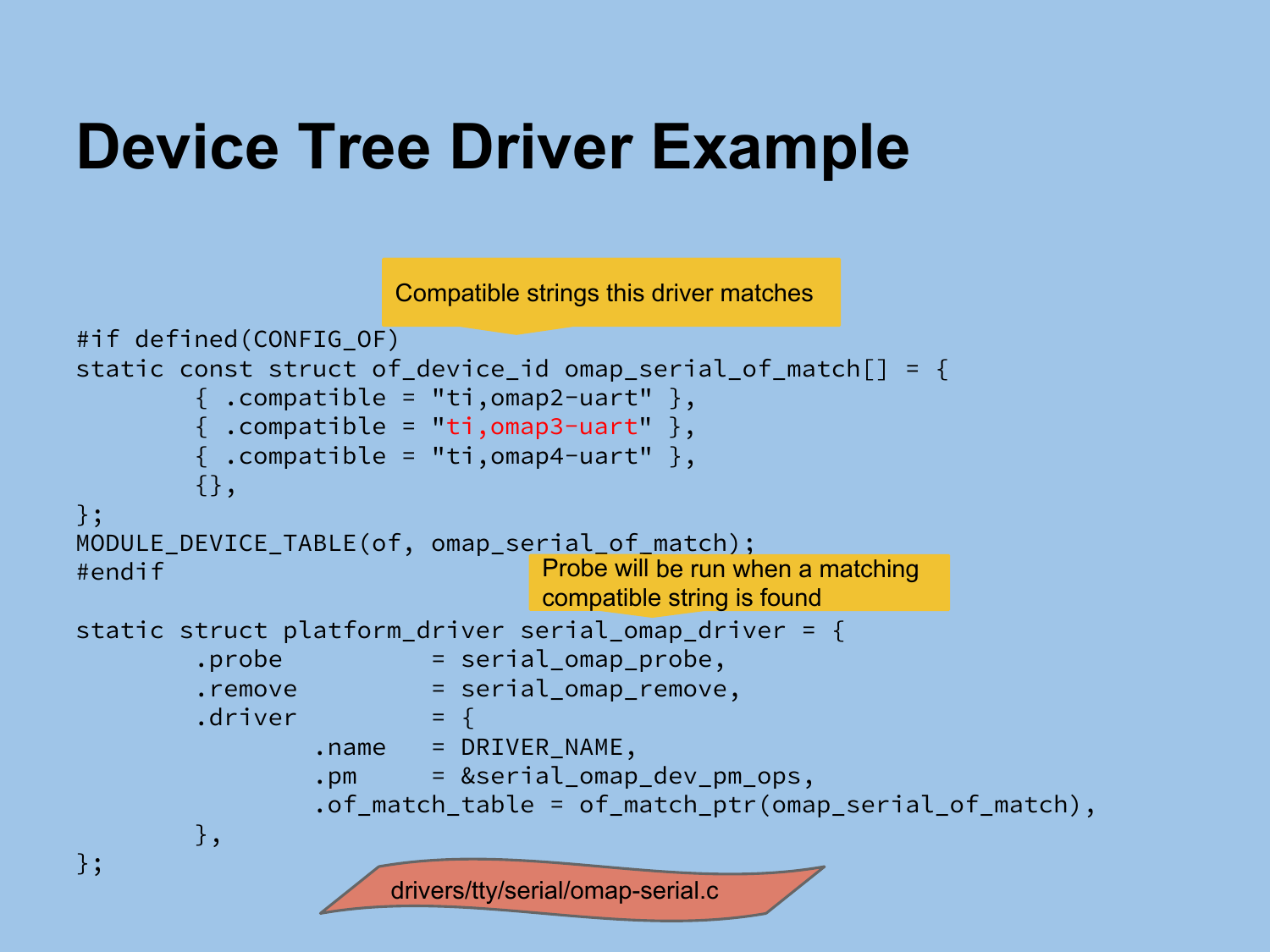# Device Tree Platform Example

```
&am33xx_pinmux {
...
         uart0_pins: pinmux_uart0_pins {
                     pinctrl-single,pins = <
                               0x170 (PIN_INPUT_PULLUP | MUX_MODE0)
                              0x174 (PIN OUTPUT PULLDOWN | MUX MODE0)
\rightarrow ; and \rightarrow ; and \rightarrow ;
           };
…
};
...
&uart0 {
           pinctrl-names = "default";
           pinctrl-0 = <&uart0_pins>;
           status = "okay";
};
     Marking this device enabled instantiates the device in the kernel
           Pinctrl properties contain pin mux settings that are 
           referenced here via phandle
          Child node contains platform specific pin mux settings for UART0
                         arch/arm/boot/dts/am335x-bone-common.dtsi
```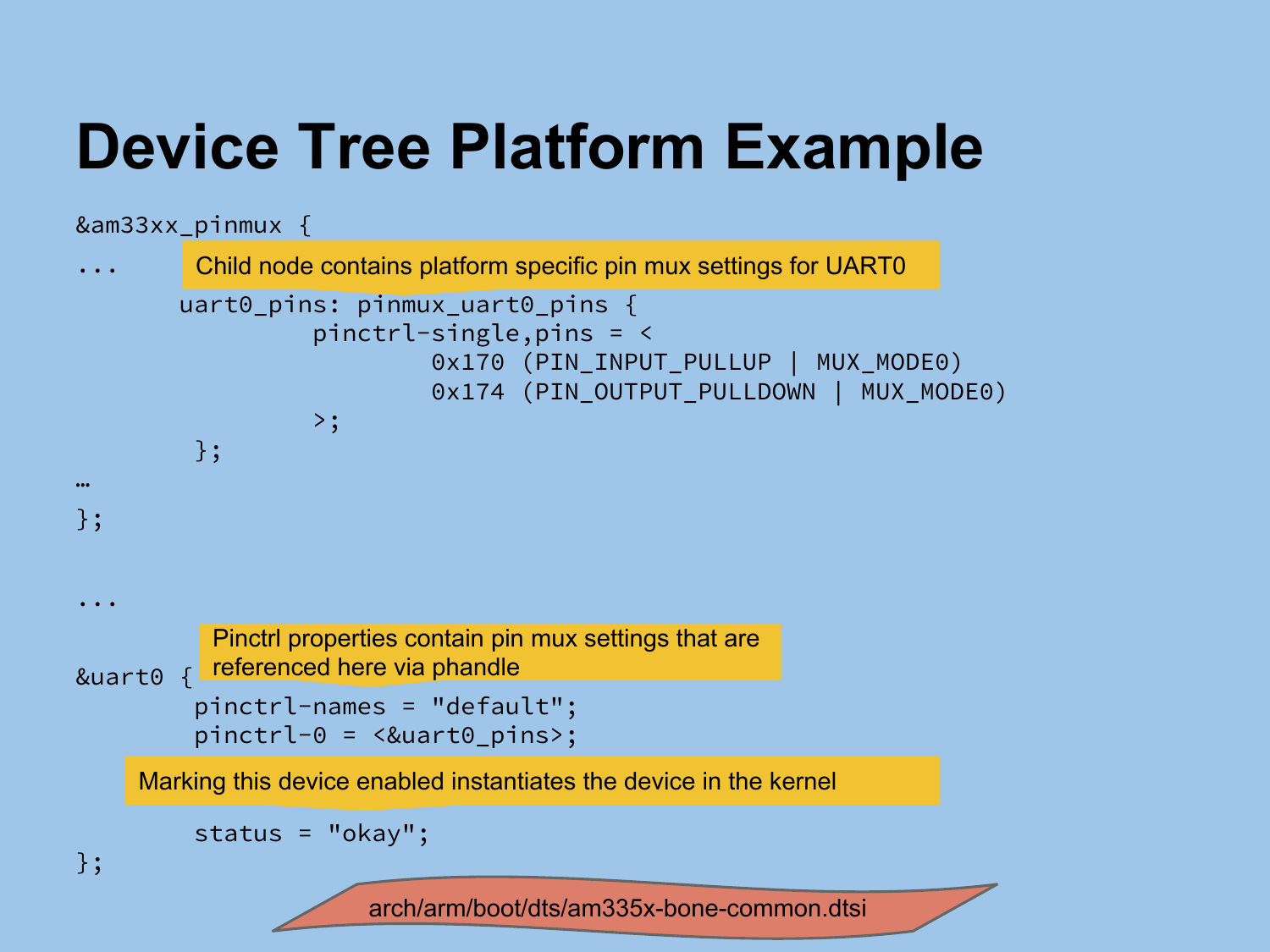### Device Tree Bindings

- ePAPR defines as
	- …requirements, known as bindings, for how specific types and classes of devices are represented in the device tree.
- Maintained in Linux kernel
	- Documentation/device-tree/bindings/\*
	- Follow standards and conventions established in IEEE1275 and ePAPR
- Each type and class of device has a DT binding describing all of the valid properties and their behavior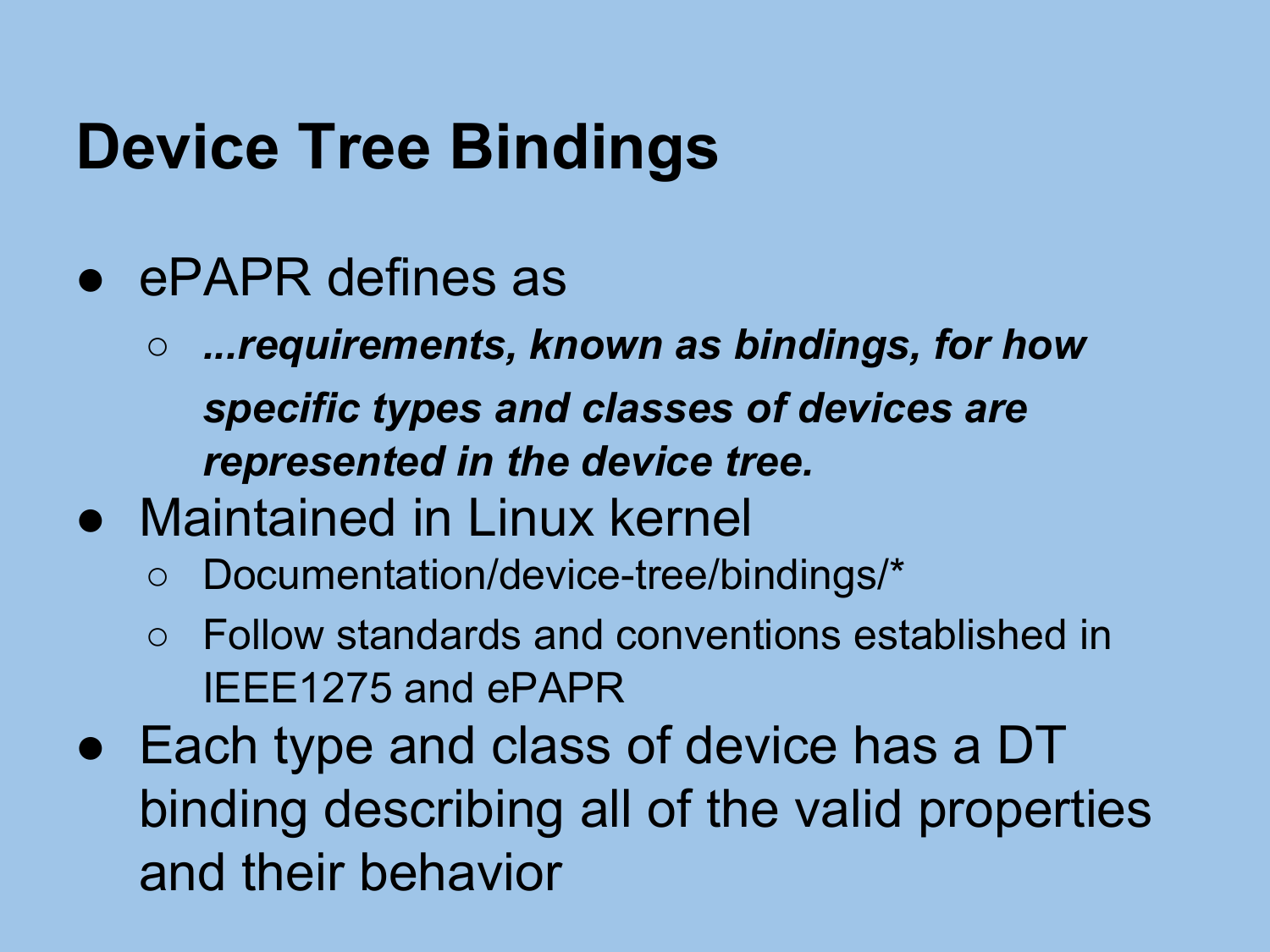### Device Tree Binding Example

OMAP UART controller

Required properties:

- compatible : should be "ti, omap2-uart" for OMAP2 controllers
- compatible : should be "ti, omap3-uart" for OMAP3 controllers
- compatible : should be "ti,omap4-uart" for OMAP4 controllers
- ti, hwmods : Must be "uart (n)", n being the instance number (1-based)

Optional properties: clock-frequency: frequency of the clock input to the UART

> Whoa, wait, this is a terrible example. This binding doesn't show the reg, interrupt, or dmas properties that are clearly used in the working dtsi source file's UART node.

Documentation/devicetree/bindings/serial/omap\_serial.txt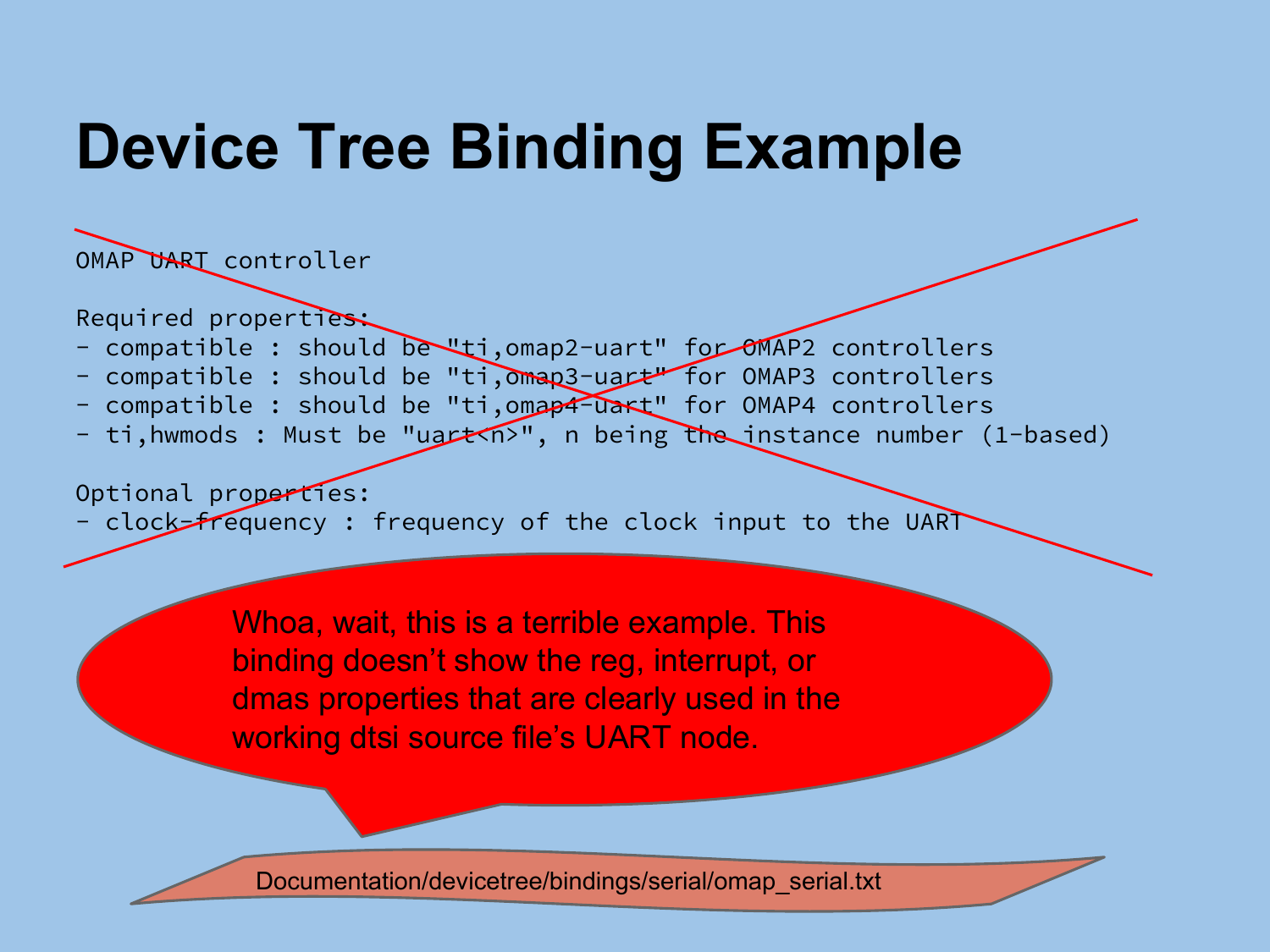# FIXED Device Tree Binding Example

OMAP UART controller

Required properties:

- compatible : should be "ti,omap2-uart" for OMAP2 controllers
- compatible : should be "ti,omap3-uart" for OMAP3 controllers
- compatible : should be "ti,omap4-uart" for OMAP4 controllers
- reg : address and length of the register space
- interrupts: Should contain the uart interrupt number
- ti,hwmods : Must be "uart<n>", n being the instance number (1-based)

```
Optional properties:
```
- clock-frequency : frequency of the clock input to the UART
- dmas: DMA specifier, consisting of a phandle to the DMA controller

```
 node and a DMA channel number.
```
- dma-names: "rx" for RX channel, "tx" for TX channel.

```
Example:
uart0: serial@44e09000 {
           compatible = "ti,omap3-uart";
           ti,hwmods = "uart1";
```
… };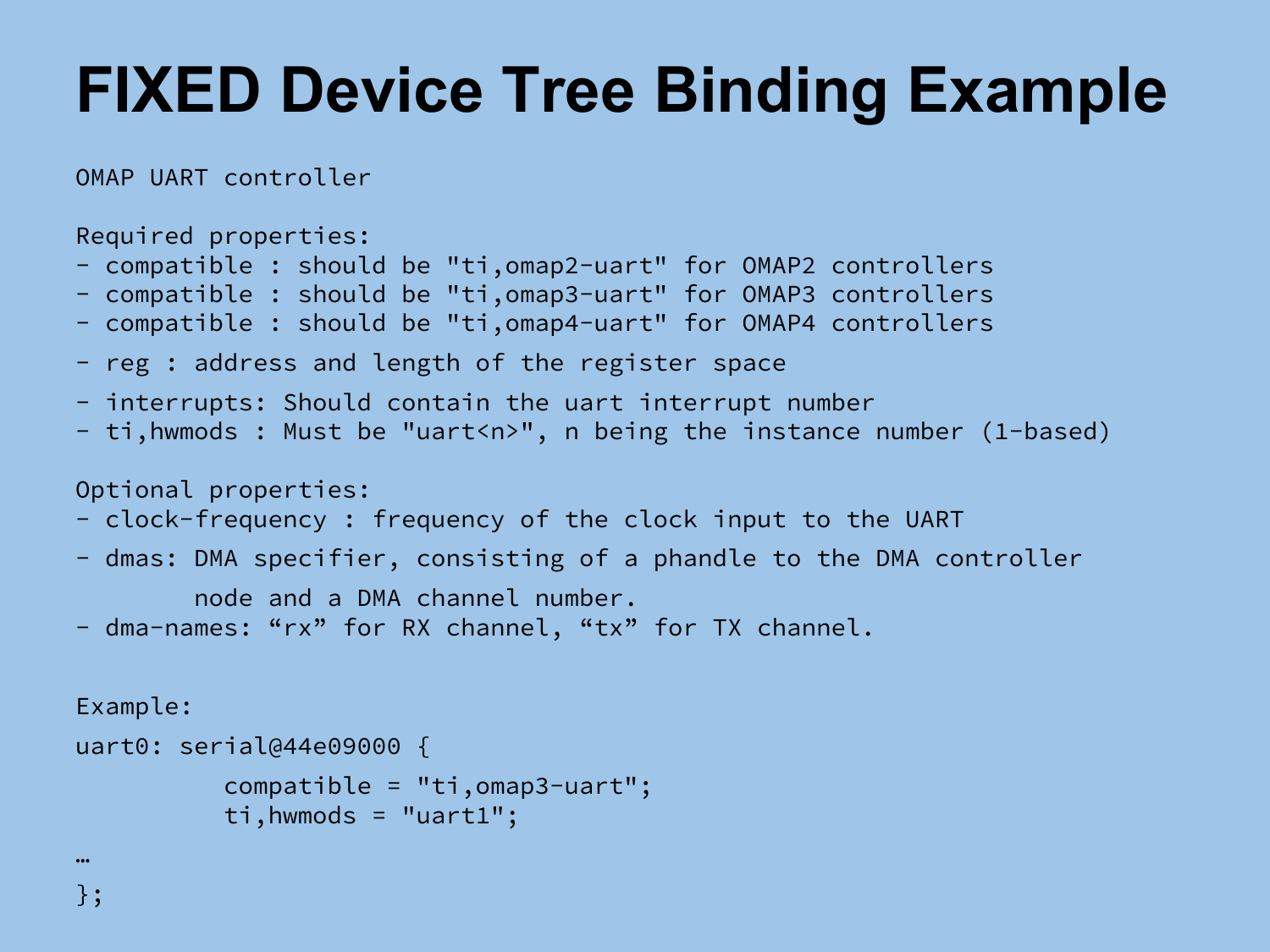# Managing Device Tree Source (DTS)

- DTS files found in arch/foo/boot/dts/ on ARM, MIPS, PowerPC, and MicroBlaze
- A DTS file is compiled into a Device Tree Blob (DTB)
	- The resulting DTB is passed to the kernel at boot
	- All devices are created using the contents of the DTB.
- DTS files may include other files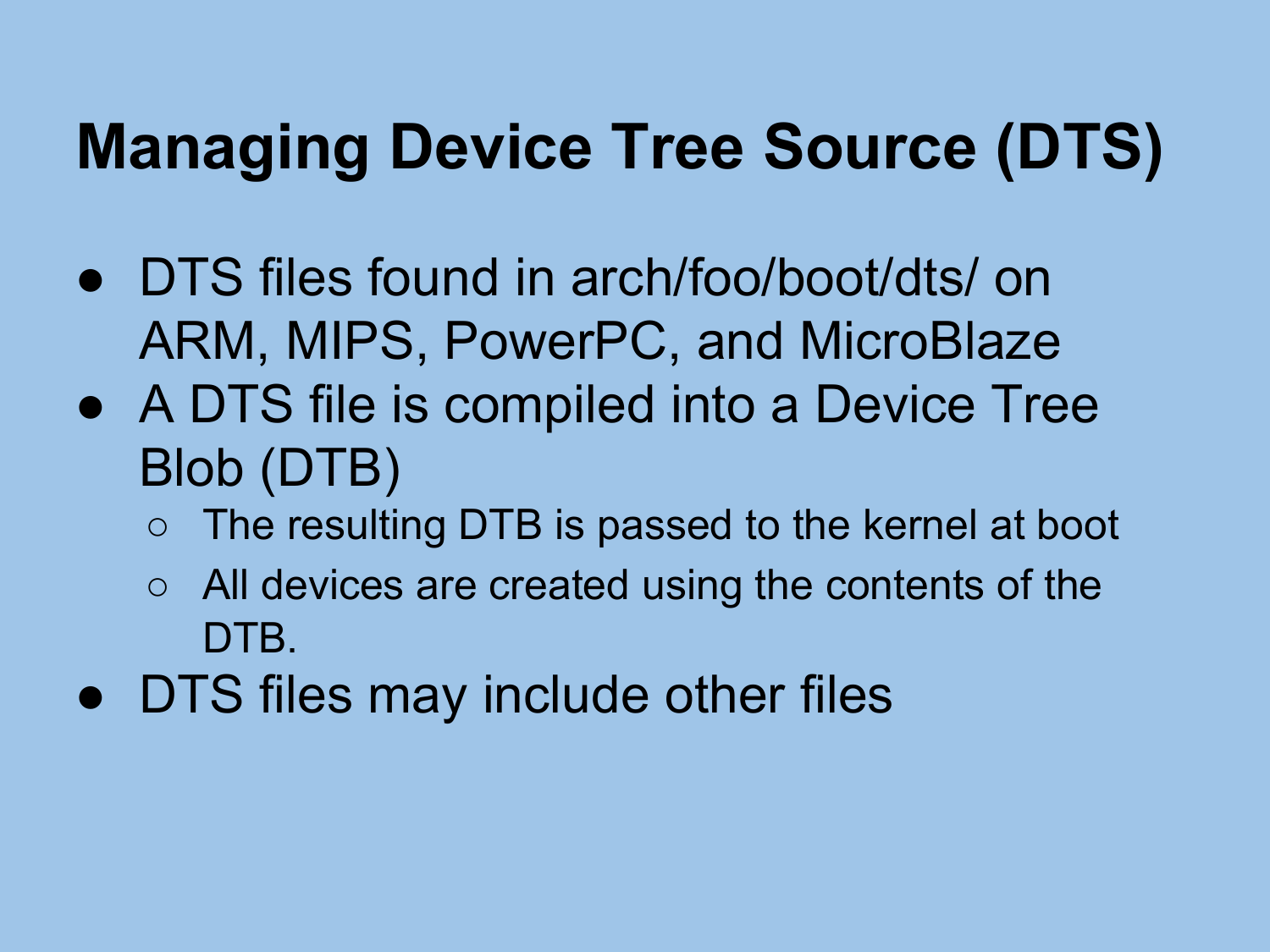#### BeagleBone White/Black DTS/DTSI

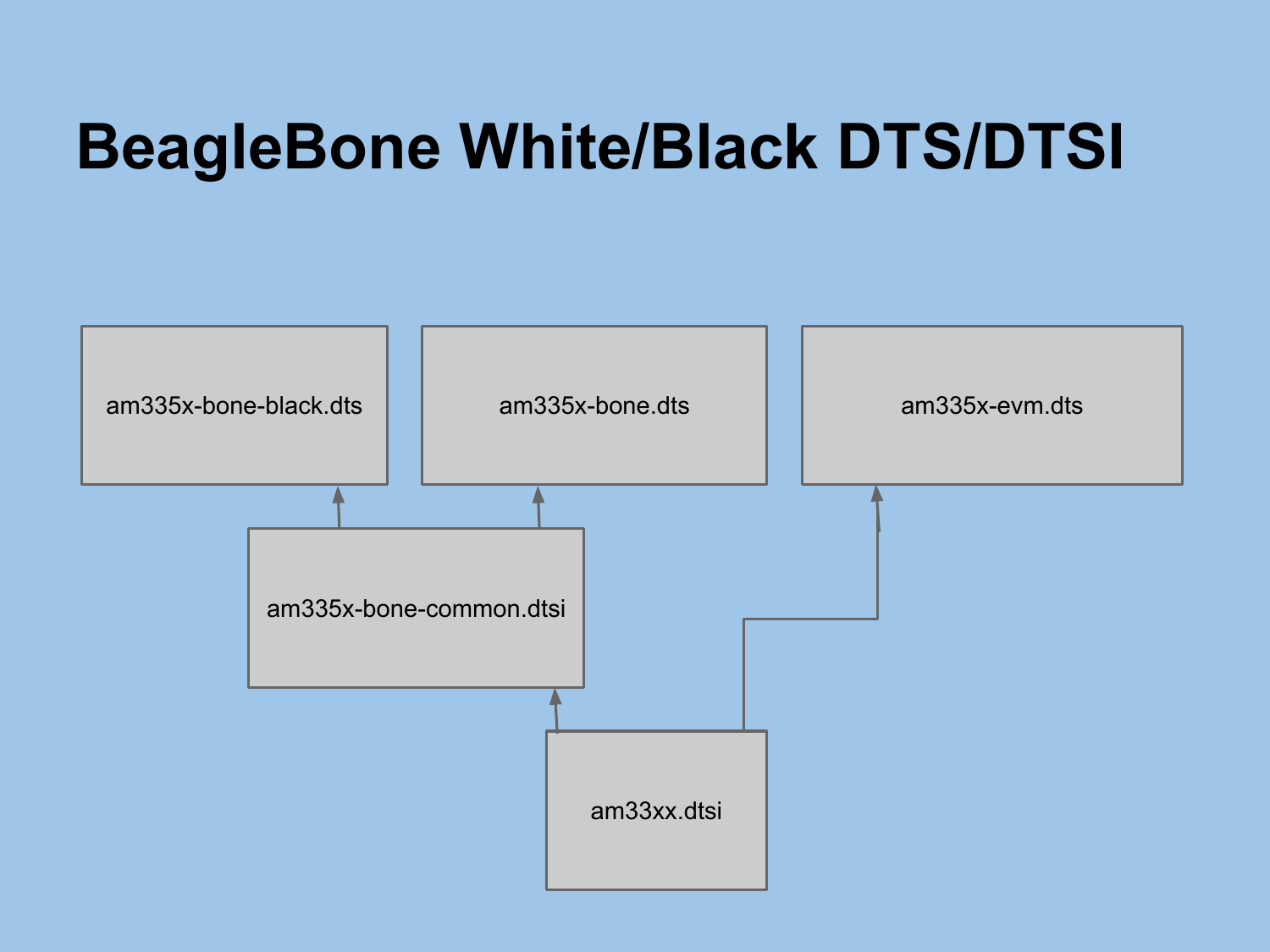# Compiling DTBs

- The Device Tree Compiler (dtc) is used to compile DTS -> DTB
	- Found in scripts/dtc
- Invoking dtc from the kernel tree
	- make dtbs
	- will generate DTBs for each DTS in arch/foo/boot/dts/\*
	- Runs C preprocessor on source files
- Invoking dtc directly
	- dtc -I dts -O dtb -o myboard.dtb myboard.dts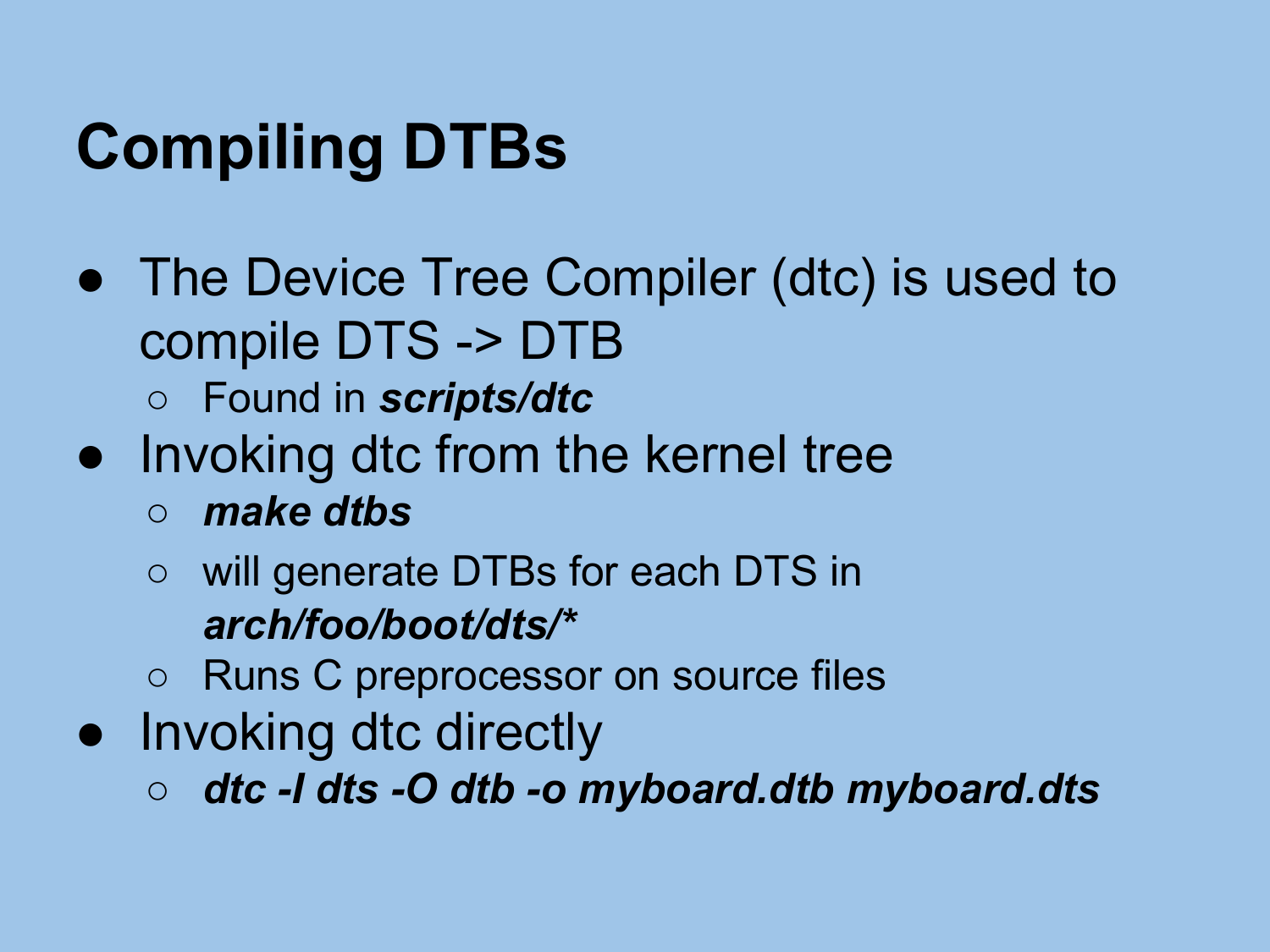# Adding an I2C device to a board

| &am335x_pinmux {                                 |                                                                                                                                                                                                                                                                                                                                                                                                                                                                                                              | Add this i2c1 pins node which defines pinmux settings for BeagleBlack P9-<br>18 and P9-17 to be muxed as I2C1_SDA and I2C1_SCL, respectively. The<br>property values are gathered from a combination of the board manual, SoC<br>datasheet, and the pinctrl single binding. |  |
|--------------------------------------------------|--------------------------------------------------------------------------------------------------------------------------------------------------------------------------------------------------------------------------------------------------------------------------------------------------------------------------------------------------------------------------------------------------------------------------------------------------------------------------------------------------------------|-----------------------------------------------------------------------------------------------------------------------------------------------------------------------------------------------------------------------------------------------------------------------------|--|
| $i2c1$ pins: pinmux $i2c1$ pins {                |                                                                                                                                                                                                                                                                                                                                                                                                                                                                                                              |                                                                                                                                                                                                                                                                             |  |
| $pinctrl-single, pins = <$                       |                                                                                                                                                                                                                                                                                                                                                                                                                                                                                                              |                                                                                                                                                                                                                                                                             |  |
|                                                  |                                                                                                                                                                                                                                                                                                                                                                                                                                                                                                              | MUX_MODE2)<br>0x158 (PIN_INPUT_PULLUP  <br>0x15c (PIN_INPUT_PULLUP  <br>MUX_MODE2)                                                                                                                                                                                          |  |
|                                                  | $\mathbf{p}$ ;                                                                                                                                                                                                                                                                                                                                                                                                                                                                                               |                                                                                                                                                                                                                                                                             |  |
|                                                  | $};$                                                                                                                                                                                                                                                                                                                                                                                                                                                                                                         |                                                                                                                                                                                                                                                                             |  |
| $\}$ ;<br>$&$ i2c1 {                             | The i2c1 device node included from the am33xx dtsi is overlayed with board<br>specific properties. The pinctrl properties reference the above pinmux<br>configuration for the I2C pins and the clock frequency is set according to the<br>device capabilities on the I2C bus. Finally, the i2c controller is enabled. Note<br>that the i2c1 device node defaults to disabled in am33xx.dtsi.<br>pinctrl-names = "default";<br>$pinctrl-0 = \langle & i2cl\_pins \rangle$ ;<br>$clock-frequency = <400000>$ ; |                                                                                                                                                                                                                                                                             |  |
|                                                  | status = "okay";                                                                                                                                                                                                                                                                                                                                                                                                                                                                                             | The at24@50 child node instantiates a 24c256 I2C serial eeprom on the                                                                                                                                                                                                       |  |
|                                                  | $at24@50$ {                                                                                                                                                                                                                                                                                                                                                                                                                                                                                                  | parent I2C bus at address 0x50.                                                                                                                                                                                                                                             |  |
|                                                  |                                                                                                                                                                                                                                                                                                                                                                                                                                                                                                              | compatible = $"at, 24c256"$ ;<br>pagesize = $<64$ ;<br>$reg = <0x50$ ;                                                                                                                                                                                                      |  |
|                                                  | $};$                                                                                                                                                                                                                                                                                                                                                                                                                                                                                                         |                                                                                                                                                                                                                                                                             |  |
| $\}$ ;                                           |                                                                                                                                                                                                                                                                                                                                                                                                                                                                                                              |                                                                                                                                                                                                                                                                             |  |
| Modifying arch/arm/boot/dts/am335x-boneblack.dts |                                                                                                                                                                                                                                                                                                                                                                                                                                                                                                              |                                                                                                                                                                                                                                                                             |  |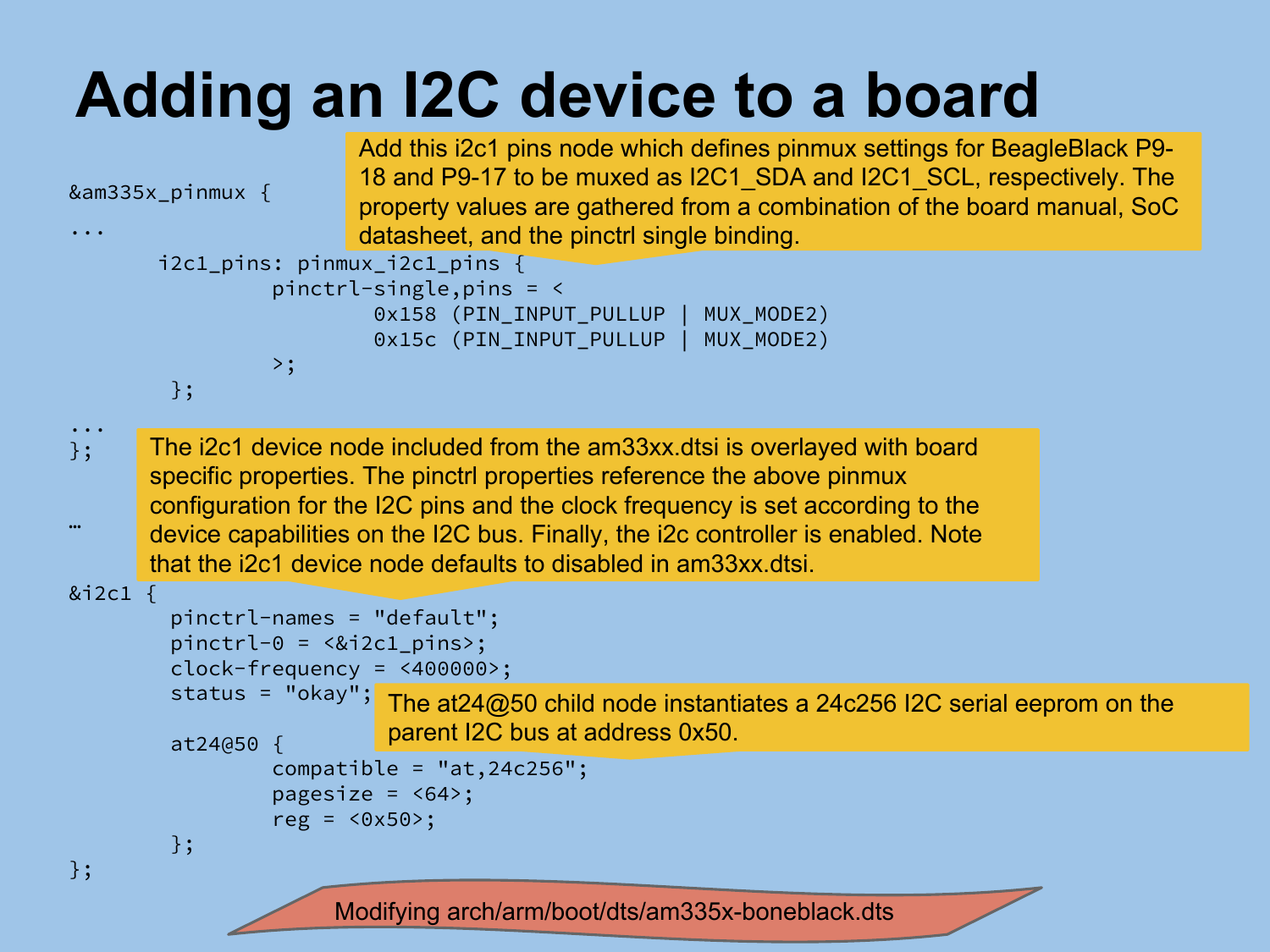### Dynamic Device Trees

- Power architecture has had CONFIG\_OF\_DYNAMIC Destructive changes to the live device tree ● Capebus introduced in 2012, a kernel framework to dynamically modify the DT
	- based on pluggable hardware
		- Driven by Beaglebone's standardized expansion capes (Capebus shipped in the Beaglebone 3.8 kernel) .
- Capebus discussions made way upstream for the staged introduction of dynamic DT overlays.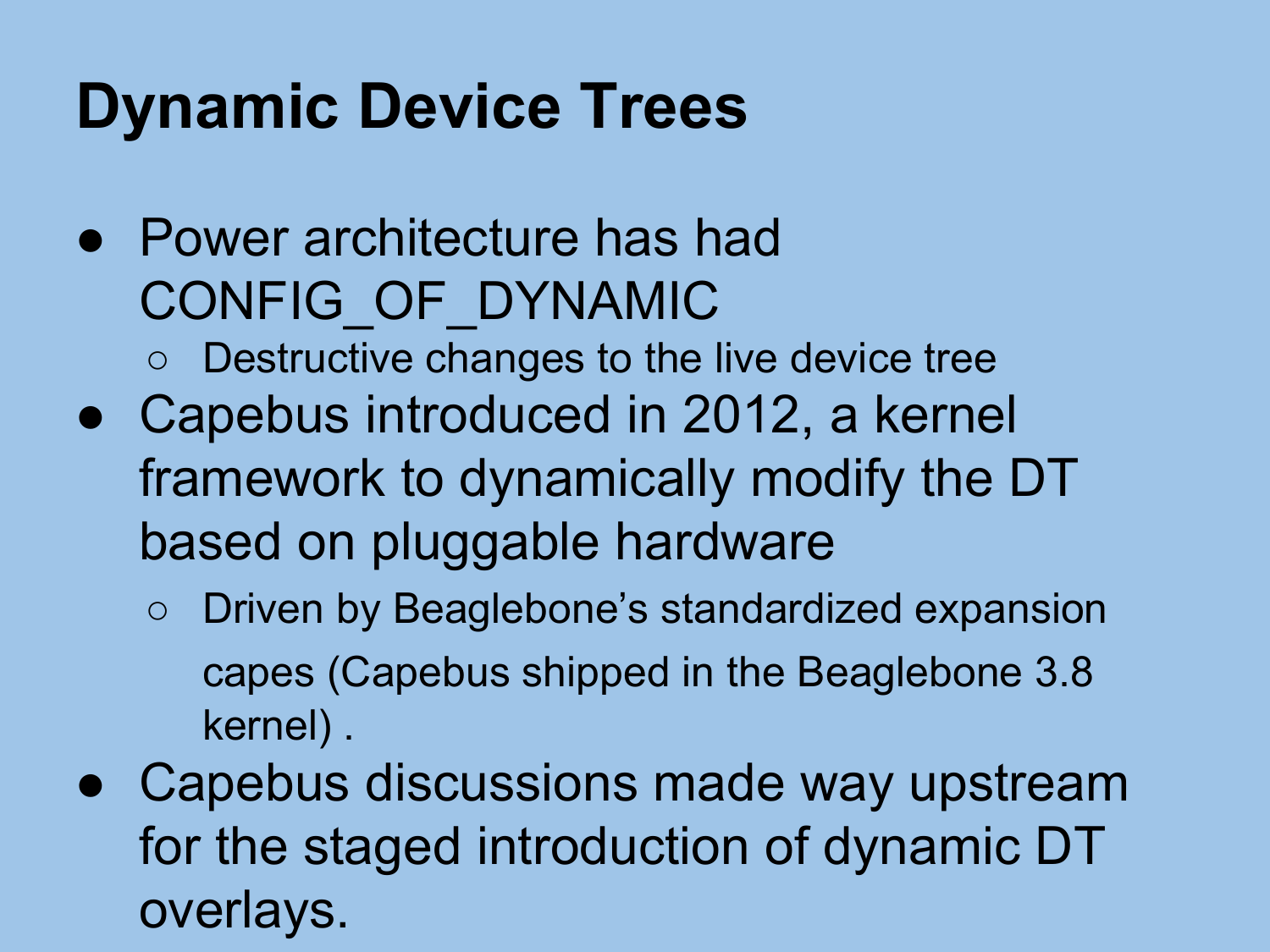# Dynamic DT Overlays

- Part of the kernel since 3.19
- Introduces the concept of a DT fragment
	- $\circ$  A DT fragment is a DTB which contains symbols that can only be resolved at runtime against the live tree.
- Allows a user to insert a DT fragment into the live tree at runtime and activate it
	- The inserted fragment becomes part of the tree in the same manner as if it were compiled into the DTB and passed at boot time.
- A configfs interface is used to specify DT fragments to be applied to the live tree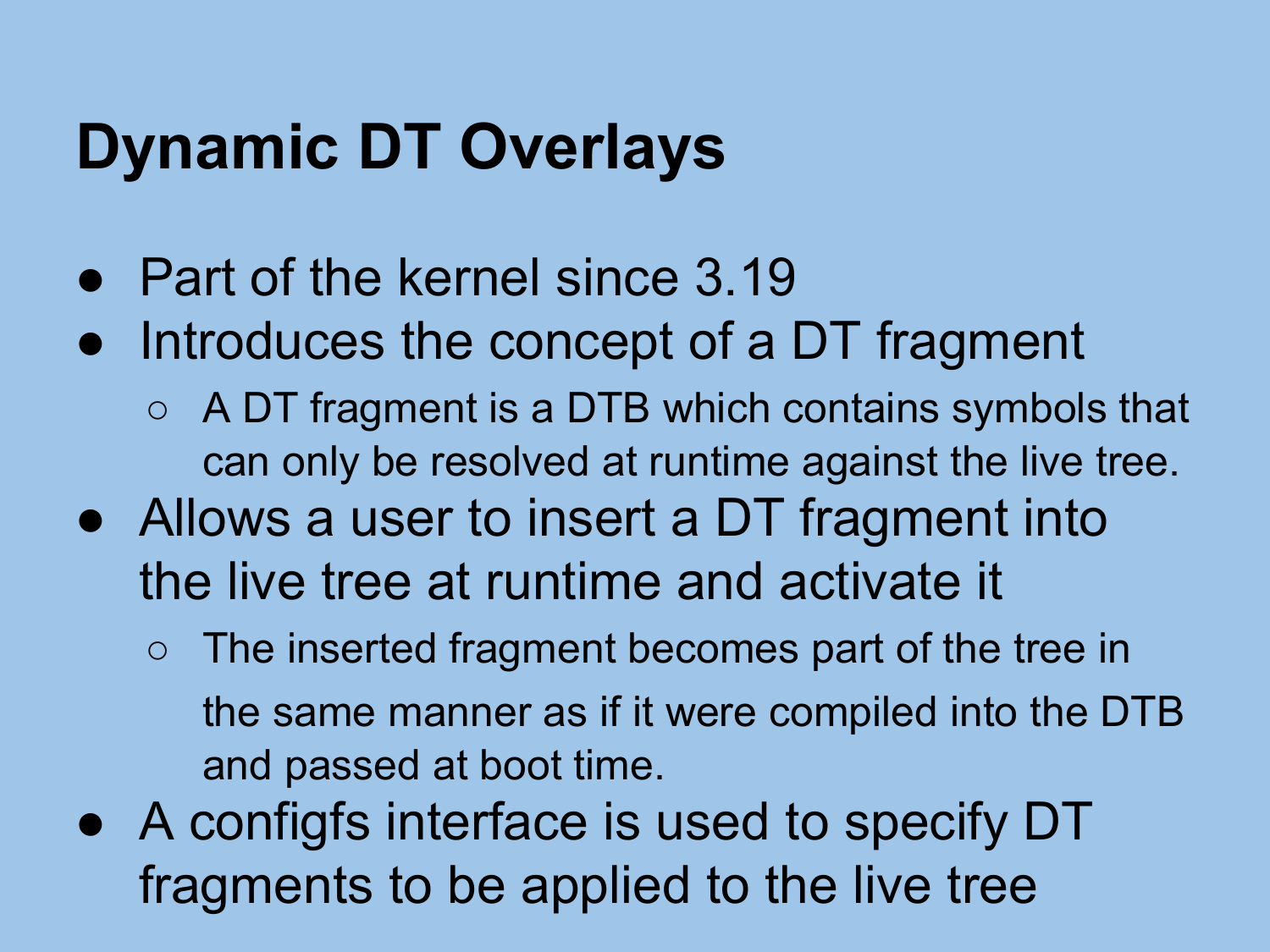## DT Fragment Format

- Use overlay enabled dtc from <https://github.com/pantoniou/dtc>
- Borrowing Pantelis Antoniou's example:

```
/* qux.dts */
```

```
/dts-v1/;
```
Notifies dtc that this is a DT fragment.

/plugin/;

```
/ {
```
The dtc compiler will assign a phandle value of 0x00000001 to the baz node.

BAZ: baz  $\{\}$ ;

The dtc compiler will resolve &BAZ accordingly for a value of <0x00000001>.

 $qux = \langle \&BAZ \rangle$ ;

The dtc compiler will mark property quux as requiring a fixup at runtime to resolve &FOO.

quux =  $\langle \&$ FOO>;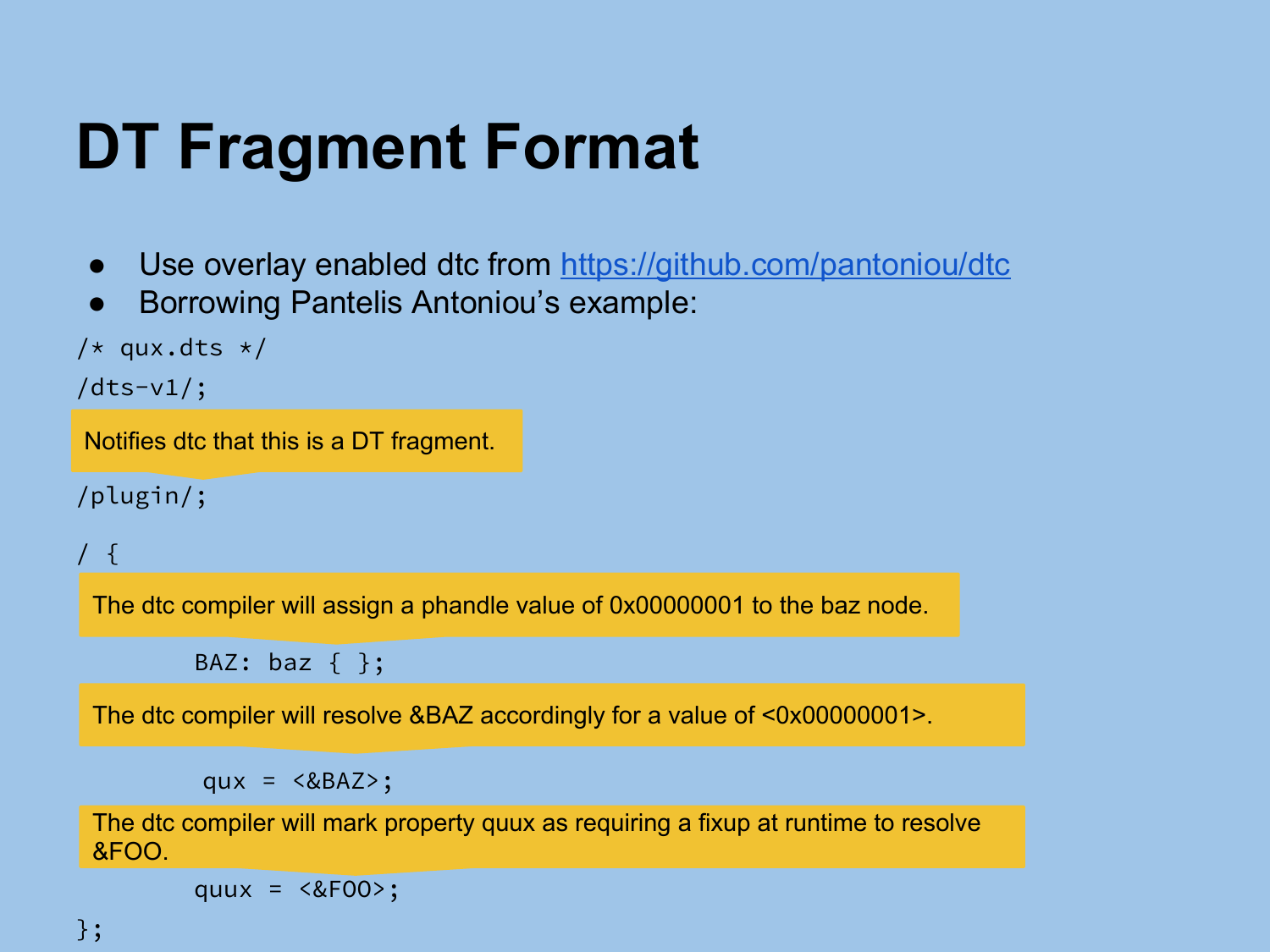# DT Fragment Format Analysis

#### ● Compile it

 $$$  dtc -0 dtb -o qux.dtbo -b 0 -@ qux.dts

#### • Dump it

```
$ fdtdump qux.dtbo
/ {
qux = <0x00000001>;
quux = <0xdeadbeef>;
baz {
linux, phandle = <math display="inline">&lt; 0 \times 000000001</math>phandle = <0x00000001>;
};
_{--}symbols_{--} { BAZ = "/baz"; };
_{-}fixups<sub>--</sub> { FOO = "/:quux:0"; };
\text{\_}local_fixups_\text{\_} { qux = <0>; };
};
```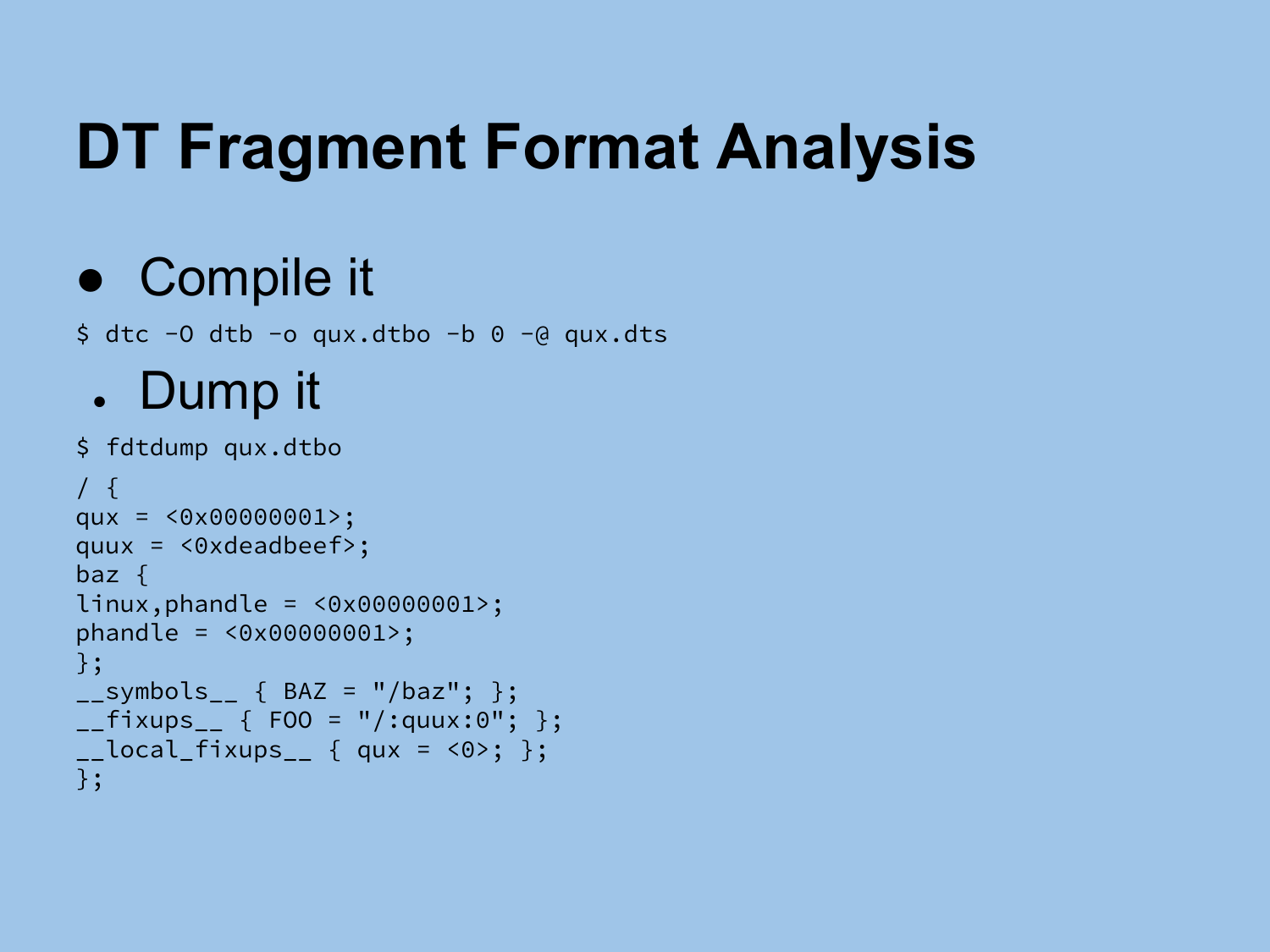# Add I2C device: DT Overlay Version

```
/dts-v1/;
/plugin/;
```

```
/ {
          fragment@0 {
                   target = \langle \text{Aam3353x} \rangle pinmux>;
                    __overlay__ {
                           i2c1_pins: pinmux_i2c1_pins {
                                                pinctrl-single,pins = <
                                                                   0x158 0x72
                                                                   0x15c 0x72
\rightarrow; \rightarrow; \rightarrow; \rightarrow; \rightarrow; \rightarrow; \rightarrow; \rightarrow; \rightarrow; \rightarrow; \rightarrow; \rightarrow; \rightarrow; \rightarrow; \rightarrow; \rightarrow; \rightarrow; \rightarrow; \rightarrow; \rightarrow; \rightarrow; \rightarrow; \rightarrow; \rightarrow; \rightarrow; \rightarrow; \rightarrow; \rightarrow; \rightarrow; \rightarrow; \rightarrow; \rightarrow; \rightarrow; \rightarrow; \rightarrow; \rightarrow; \rightarrow;
                          };
                    };
          };
          fragment@1 {
                   target = < < 2c1;
                    __overlay__ {
                             pinctrl-names = "default";
                             pinctrl-0 = <&i2c1_pins>;
                             clock-frequency = <400000>;
                             status = "okay";
                             at24@50 {
                                               compatible = "at,24c256";
                                                pagesize = <64>;
                                               reg = <0x50;
                             };
                    };
          };
};
                                                                                           at24-i2c1.dts
```